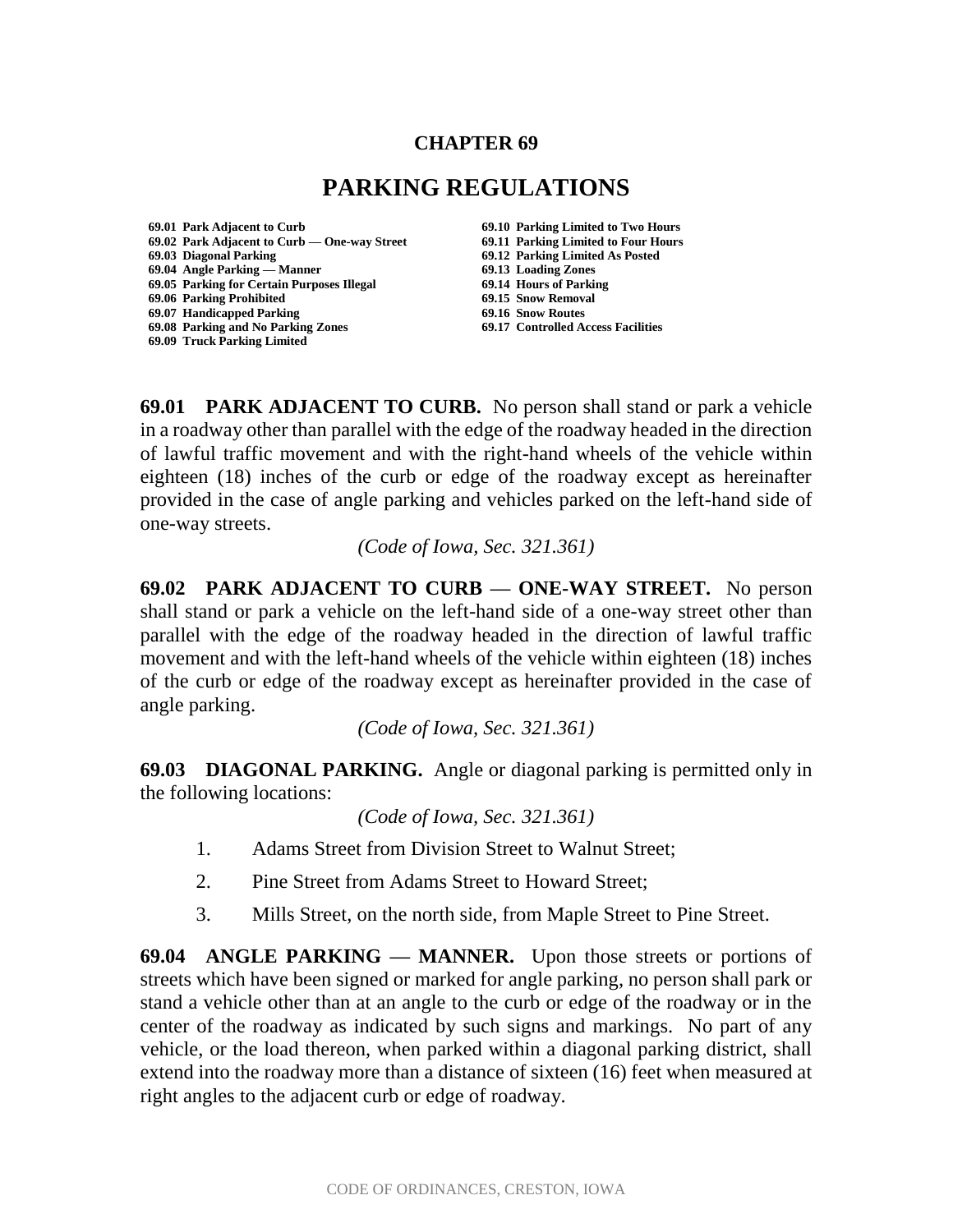### *(Code of Iowa, Sec. 321.361)*

**69.05 PARKING FOR CERTAIN PURPOSES ILLEGAL.** No person shall park a vehicle upon public property for more than seventy-two (72) hours or for any of the following principal purposes:

*(Code of Iowa, Sec. 321.236 [1])*

1. Sale. Displaying such vehicle for sale;

2. Repairing. For lubricating, repairing or for commercial washing of such vehicle except such repairs as are necessitated by an emergency;

3. Advertising. Displaying advertising;

4. Merchandise Sales. Selling merchandise from such vehicle except in a duly established market place or when so authorized or licensed under this Code of Ordinances.

**69.06 PARKING PROHIBITED.** No one shall stop, stand or park a vehicle except when necessary to avoid conflict with other traffic or in compliance with the directions of a peace officer or traffic control device, in any of the following places:

1. Crosswalk. On a crosswalk. *(Code of Iowa, Sec. 321.358 [5])*

2. Center Parkway. On the center parkway or dividing area of any divided street.

*(Code of Iowa, Sec. 321.236 [1])*

3. Mailboxes. Within twenty (20) feet on either side of a mailbox which is so placed and so equipped as to permit the depositing of mail from vehicles on the roadway.

*(Code of Iowa, Sec. 321.236 [1])*

4. Sidewalks. On or across a sidewalk. *(Code of Iowa, Sec. 321.358 [1])*

5. Driveway. In front of a public or private driveway. *(Code of Iowa, Sec. 321.358 [2])*

6. Intersection. Within, or within ten (10) feet of an intersection of any street or alley.

*(Code of Iowa, Sec. 321.358 [3])*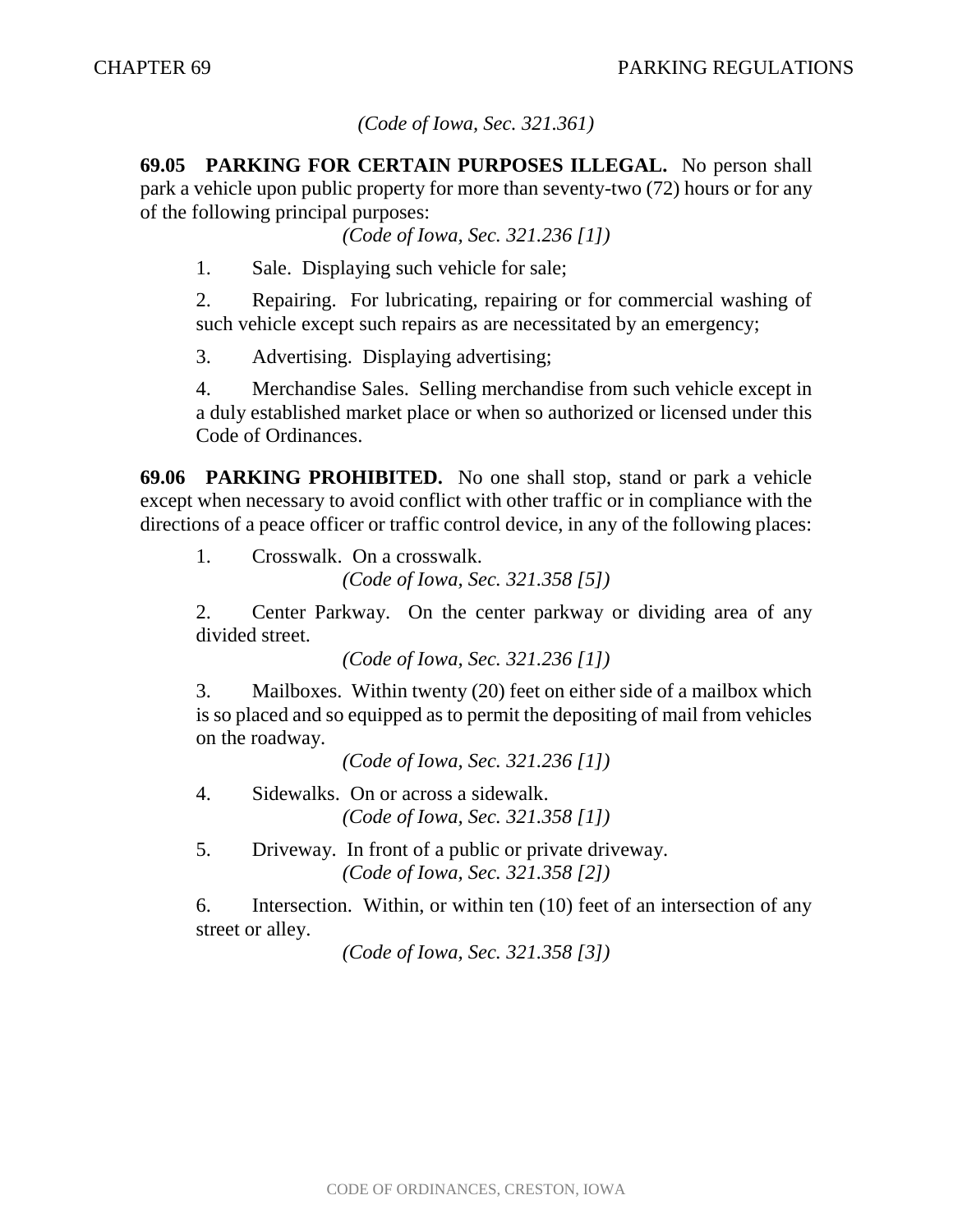#### 7. Fire Hydrant. Within five (5) feet of a fire hydrant. *(Code of Iowa, Sec. 321.358 [4])*

8. Stop Sign or Signal. Within ten (10) feet upon the approach to any flashing beacon, stop or yield sign, or traffic control signal located at the side of a roadway.

*(Code of Iowa, Sec. 321.358 [6])*

9. Railroad Crossing. Within fifty (50) feet of the nearest rail of a railroad crossing, except when parked parallel with such rail and not exhibiting a red light.

*(Code of Iowa, Sec. 321.358 [8])*

10. Fire Station. Within twenty (20) feet of the driveway entrance to any fire station and on the side of a street opposite the entrance to any fire station within seventy-five (75) feet of said entrance when properly sign posted. *(Code of Iowa, Sec. 321.358 [9])*

11. Excavations. Alongside or opposite any street excavation or obstruction when such stopping, standing or parking would obstruct traffic. *(Code of Iowa, Sec. 321.358 [10])*

12. Double Parking. On the roadway side of any vehicle stopped or parked at the edge or curb of a street.

*(Code of Iowa, Sec. 321.358 [11])*

13. Hazardous Locations. When, because of restricted visibility or when standing or parked vehicles would constitute a hazard to moving traffic, or when other traffic conditions require, the Public Works Director may cause curbs to be painted with a yellow color and erect no parking or standing signs. *(Code of Iowa, Sec. 321.358 [13])*

14. Theatres, Hotels and Auditoriums. A space of fifty (50) feet is hereby reserved at the side of the street in front of any theatre, auditorium, hotel having more than twenty-five (25) sleeping rooms, hospital, nursing home, taxicab stand, bus depot, church, or other building where large assemblages of people are being held, within which space, when clearly marked as such, no motor vehicle shall be left standing, parked or stopped except in taking on or discharging passengers or freight, and then only for such length of time as is necessary for such purpose.

*(Code of Iowa, Sec. 321.360)*

15. Alleys. No person shall park a vehicle within an alley in the Business District unless the vehicle is actually engaged in loading or unloading goods or services or passengers.

*(Code of Iowa, Sec. 321.236[1])*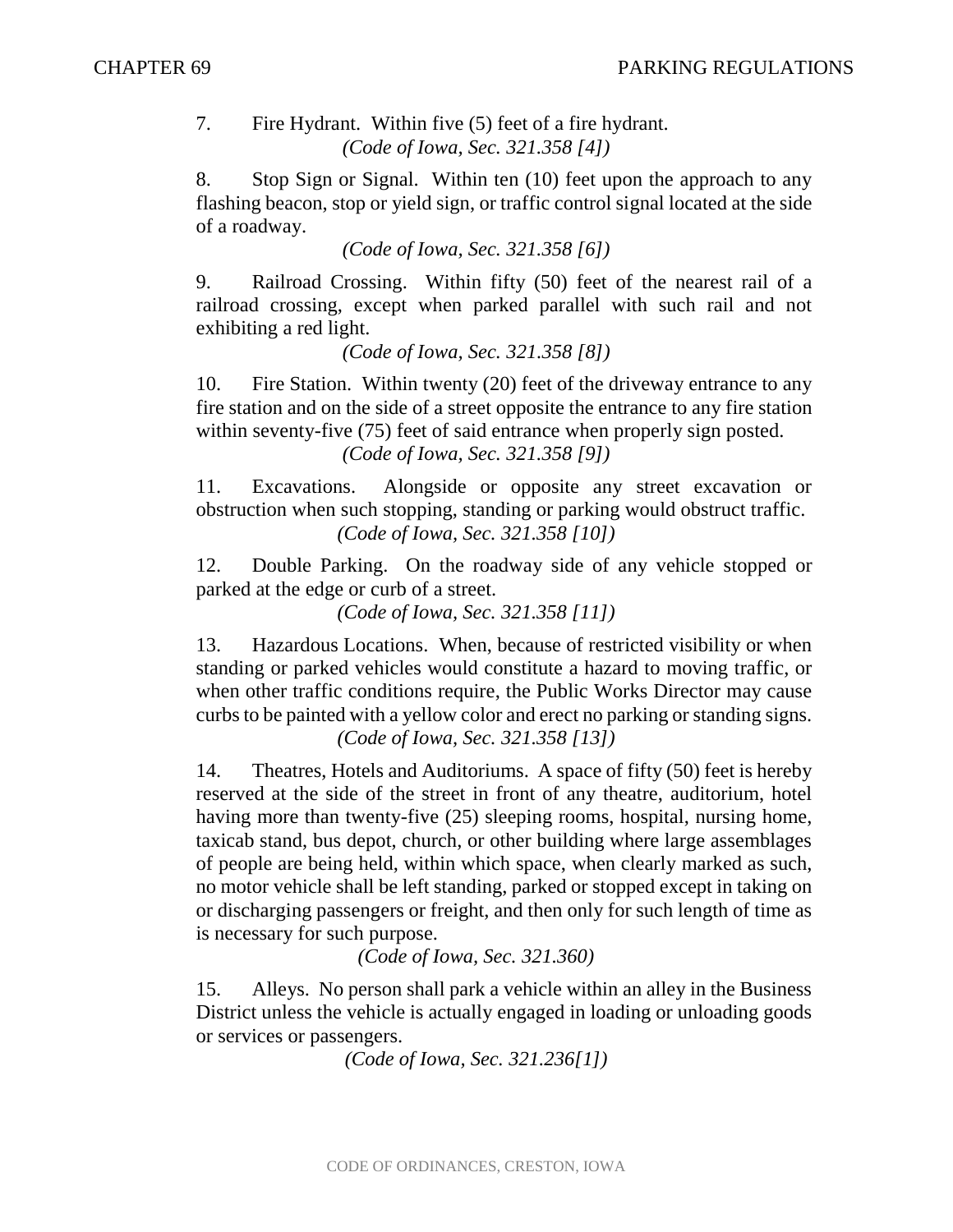16. Ramps. In front of a curb cut or ramp which is located on public or private property in a manner which blocks access to the curb cut or ramp. *(Code of Iowa, Sec. 321.358[15])*

17. Area Between Lot Line and Curb Line. That area of the public way not covered by sidewalk and lying between the lot line and the curb line, where curbing has been installed.

**69.07 HANDICAPPED PARKING.** The following regulations shall apply to the establishment and use of handicapped parking spaces:

1. Nonresidential Off-street Facilities. Nonresidential off-street parking facilities shall set aside handicapped parking spaces in accordance with the following:

A. Municipal off-street public parking facilities or an entity providing nonresidential parking in off-street public parking facilities shall provide not less than two percent (2%) of the total parking spaces in each parking facility as handicapped parking spaces, rounded to the nearest whole number of handicapped parking spaces. However, such parking facilities having ten (10) or more parking spaces shall set aside at least one handicapped parking space.

*(Code of Iowa, Sec. 321L.5[3a])*

B. An entity providing off-street nonresidential public parking facilities shall review the utilization of existing handicapped parking spaces for a one-month period not less than once every twelve months. If upon review, the average occupancy rate for handicapped parking spaces in a facility exceeds sixty percent (60%) during normal business hours, the entity shall provide additional handicapped parking spaces as needed.

*(Code of Iowa, Sec. 321L.5[3b])*

C. An entity providing off-street nonresidential parking as a lessor shall provide a handicapped parking space to an individual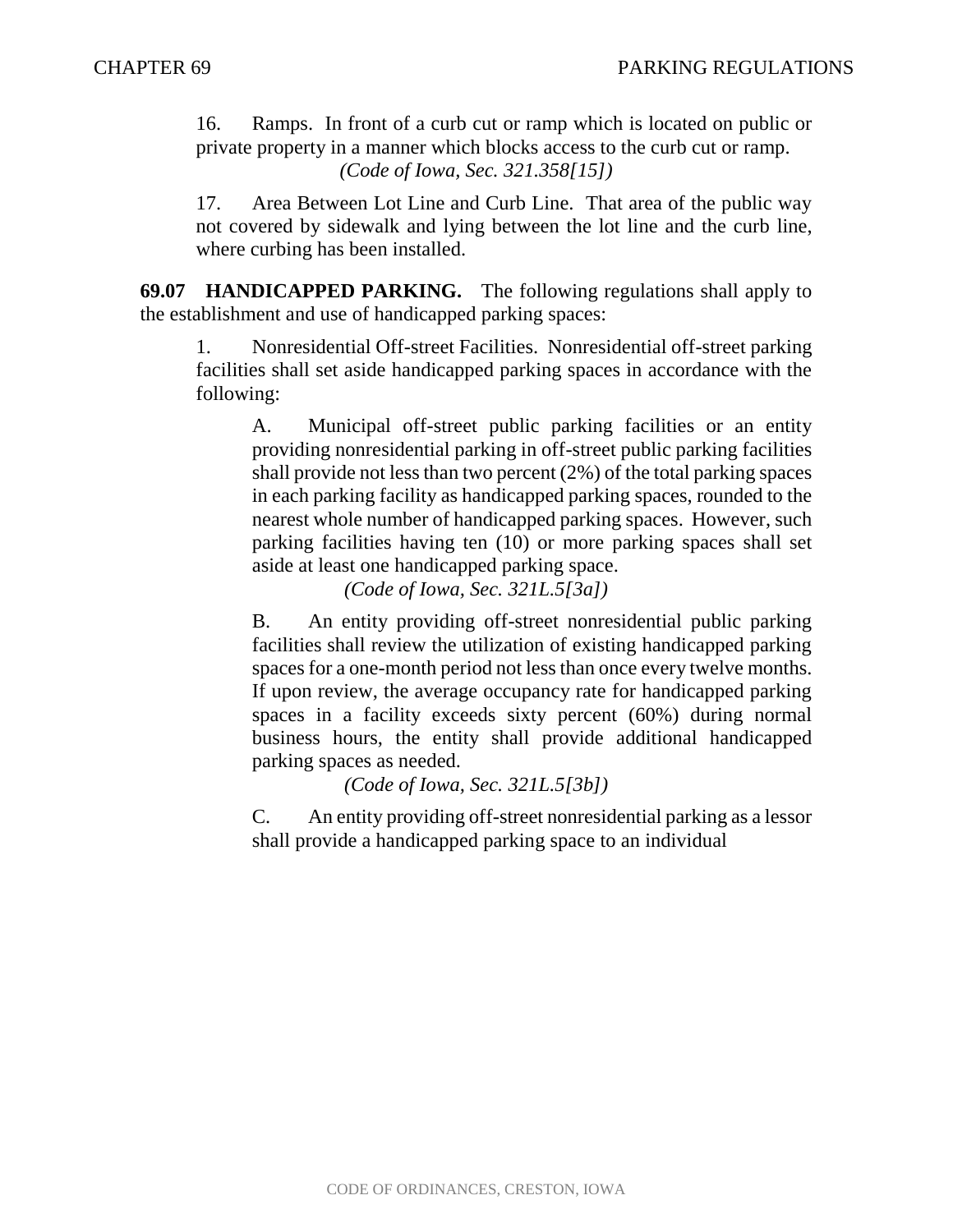requesting to lease a parking space, if that individual possesses a handicapped parking permit issued in accordance with Section 321L.2 of the Code of Iowa.

*(Code of Iowa, Sec. 321L.5[3c])*

D. A new nonresidential facility in which construction has been completed on or after July 1, 1991, providing parking to the general public shall provide handicapped parking spaces as stipulated below:

|                                                      | <b>REQUIRED MINIMUM NUMBER</b> |
|------------------------------------------------------|--------------------------------|
|                                                      | OF HANDICAPPED PARKING         |
| TOTAL PARKING SPACES IN LOT                          | <b>SPACES</b>                  |
| 10 to 25                                             |                                |
| 26 to 50                                             |                                |
| 51 to 75                                             |                                |
| 76 to 100                                            | 4                              |
| 101 to 150                                           |                                |
| 151 to 200                                           | 6                              |
| 201 to 300                                           |                                |
| 301 to 400                                           | 8                              |
| 401 to 500                                           | 9                              |
| 501 to 1000                                          | $\ast$                         |
| 1001 and over                                        | **                             |
| $*Two$ percent (2%) of total                         |                                |
| **Twenty (20) spaces plus one for each 100 over 1000 |                                |

*(Code of Iowa, Sec. 321L.5[3d])*

2. Residential Buildings and Facilities. All public and private buildings and facilities, temporary and permanent, which are residences and which provide ten (10) or more tenant parking spaces, excluding extended health care facilities, shall designate at least one handicapped parking space as needed for each individual dwelling unit in which a handicapped person resides. Residential buildings and facilities which provide public visitor parking of ten (10) or more spaces shall designate handicapped parking spaces in the visitors parking area in accordance with the table contained in subsection  $(1)(D)$  of this section.

## *(IAC, 661-18.7[321L])*

3. Business District. With respect to any on-street parking areas provided by the City within the business district, not less than two percent (2%) of the total parking spaces within each business district shall be designated as handicapped parking spaces.

*(Code of Iowa, Sec. 321L.5[4a])*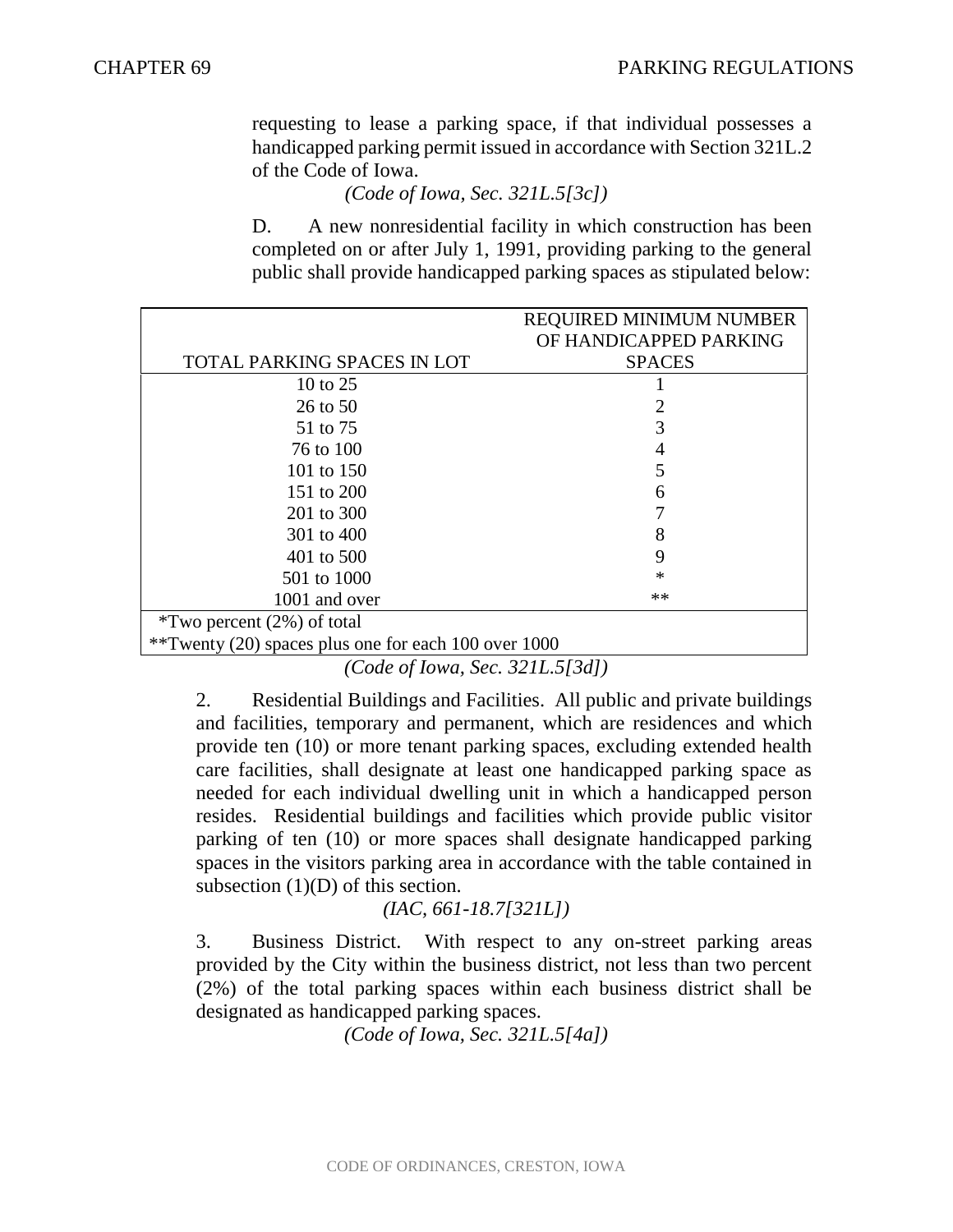4. Other Spaces. Any other person may set aside handicapped parking spaces on the person's property provided each parking space is clearly and prominently designated as a handicapped parking space. No person shall establish any on-street handicapped parking spaces without first obtaining Council approval.

*(Code of Iowa, Sec. 321L.5[3e])*

5. Improper Use. The following uses of a handicapped parking space, located on either public or private property, constitute improper use of a handicapped parking permit, which is a violation of this Code of Ordinances: *(Code of Iowa, Sec. 321L.4[2])*

A. Use by a motor vehicle not displaying a handicapped parking permit;

B. Use by a motor vehicle displaying a handicapped parking permit but not being used by a person in possession of a motor vehicle license with a handicapped designation or a nonoperator's identification card with a handicapped designation (other than a person transporting the handicapped or elderly and the persons being so transported in a vehicle displaying a removable windshield placard in accordance with Section 321L.2[1b] of the Code of Iowa);

C. Use by a motor vehicle in violation of the rules adopted under Section 321L.8 of the Code of Iowa.

**69.08 PARKING AND NO PARKING ZONES.** No one shall stop, stand or park a vehicle in any of the following specifically designated no parking zones except when necessary to avoid conflict with other traffic or in compliance with the direction of a peace officer or traffic control signal.

*(Code of Iowa, Sec. 321.236[1])*

1. There shall be no parking in all City-owned, off-street parking lots between the hours of two o'clock (2:00) a.m. and six o'clock (6:00) a.m. *except those areas as designated by resolution from the City Council and as posted by appropriate signage.*

2. The City Council shall have the authority to designate no parking areas within the City of Creston.

3. The City Council shall, upon resolution, designate specific areas for no parking and shall require such areas to be posted in such a fashion as to provide notice to all persons that the area has been so designated.

4. The no parking area shall become effective only after the resolution has been adopted, published and the signs posted and in place for the designated area.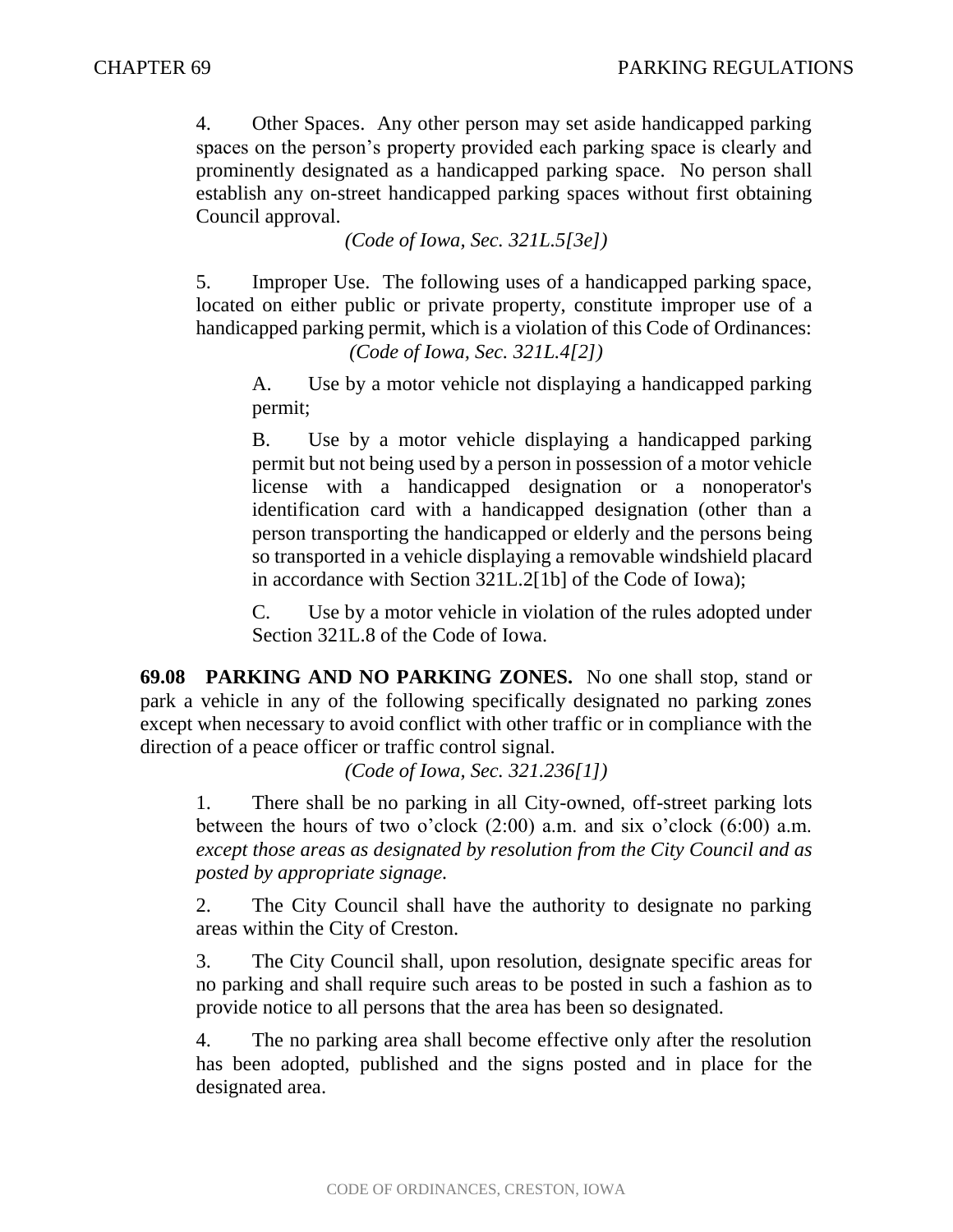5. The penalty for violation of this section shall be as set forth in Section 70.03 of the Traffic Enforcement Code.

*(Ord. 12-134 – Oct. 11 Supp.)*

**69.09 TRUCK PARKING LIMITED.** No person shall park a motor truck, semi-trailer, or other motor vehicle with trailer attached in violation of the following regulations. The provisions of this section shall not apply to pick-up, light delivery or panel delivery trucks. **(See also Section 66.03)**

*(Code of Iowa, Sec. 321.236 [1])*

1. Business District. Excepting only when such vehicles are actually engaged in the delivery or receiving of merchandise or cargo within the prohibited area, no person shall park or leave unattended such vehicle, on any street within the Business District. When actually receiving or delivering merchandise or cargo such vehicle shall be stopped or parked in a manner which will not interfere with other traffic.

2. Residential Areas. No such vehicle having a capacity in excess of one (1) ton in weight or with a trailer shall be left unattended or parked upon any street or alley of any residential area of the City at any time except for the purpose of loading and unloading, and then only so long as it is necessary for loading and unloading.

3. Livestock. All such vehicles used for the transportation of livestock and parked in any residential area shall be housed in a garage.

As used in this section, the term "residential area" means any residential area established by the Zoning Regulations of the City.

**69.10 PARKING LIMITED TO TWO HOURS.** It is unlawful to park any vehicle for a continuous period of more than two (2) hours upon the following designated streets:

*(Code of Iowa, Sec. 321.236 [1])*

- 1. Pine Street from Mills Street to Adams Street;
- 2. Maple Street from Mills Street to Adams Street;
- 3. Elm Street from Mills Street to Adams Street;
- 4. Oak Street from Montgomery Street to Adams Street;
- 5. Mills Street from Elm Street to Walnut Street;

*(Ord. 03-64 – Jun. 03 Supp.)*

6. Montgomery Street from Walnut Street to Division Street;

*(Ord. 03-67 – Oct. 03 Supp.)*

7. Adams Street from Walnut Street to New York Avenue;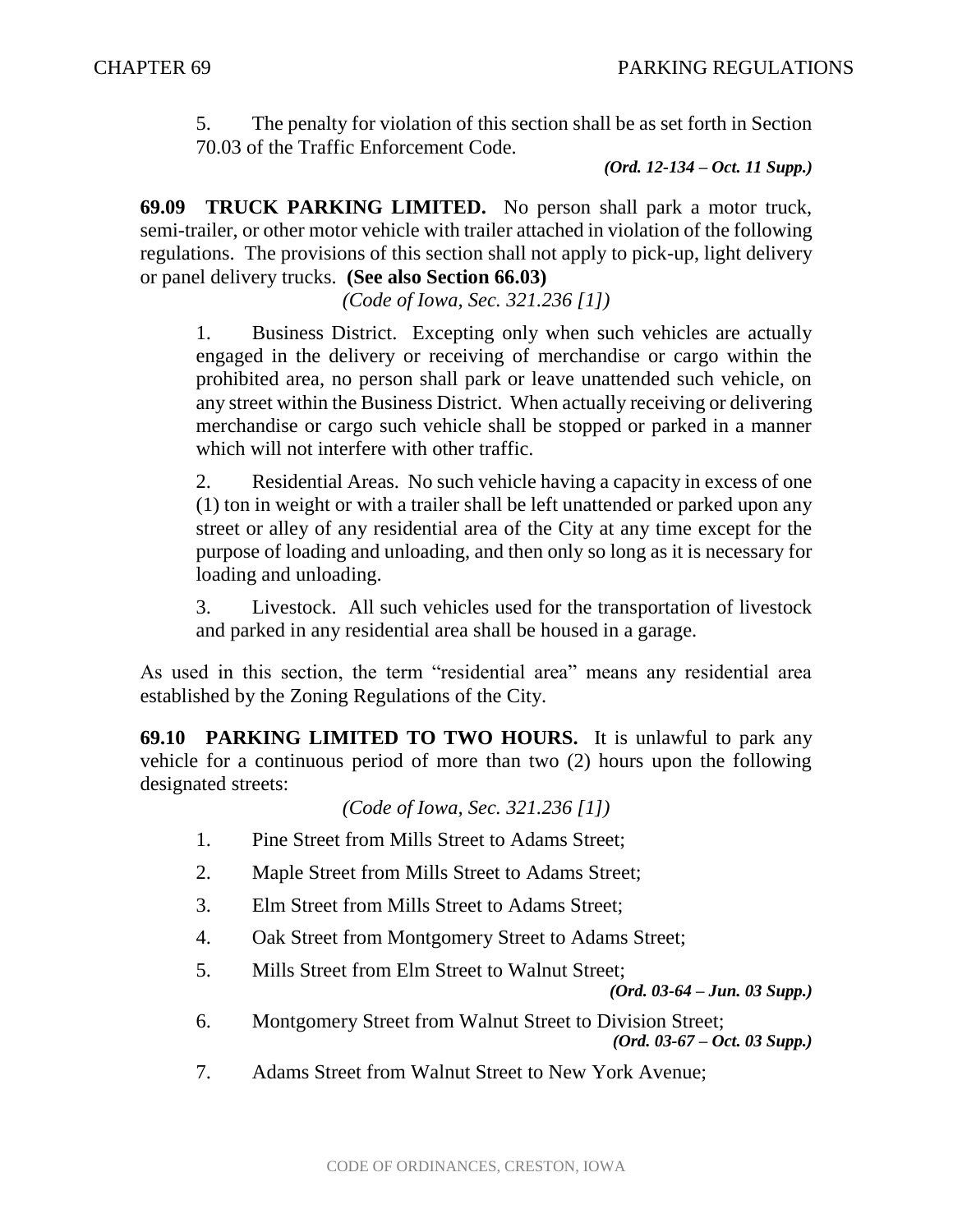8. Adams Street, on the south side, from Pine Street to Walnut Street;

9. Pine Street parking lot (located between the First National Bank and the Robinson Building), between nine o'clock (9:00) a.m. and five o'clock (5:00) p.m.

10. West Depot parking lot (located west of City Hall) between nine o'clock  $(9:00)$  a.m. and five o'clock  $(5:00)$  p.m.

11. On Pine Street, two parking spaces north of exit driveway of First Federal Savings & Loan Association;

12. On Pine Street, three parking spaces between exit driveway of First Federal Savings & Loan Association and Mills Street;

13. On Mills Street, three parking spaces between Pine Street and the entry driveway of First Federal Savings & Loan Association;

14. On Mills Street, two parking spaces between entry driveway of First Federal Savings & Loan Association and the alley which intersects with Mills Street.

**69.11 PARKING LIMITED TO FOUR HOURS.** It is unlawful to park any vehicle for a continuous period of more than four (4) hours upon the following designated streets:

1. East Depot parking lot (located east of City Hall) except for the east side of lot reserved for use by City vehicles;

2. West Depot parking lot (located west of City Hall) — only the back lane of parking closest to the railroad.

**69.12 PARKING LIMITED AS POSTED.** When any vehicle is parked on the east side of Pine Street from its intersection with Adams Street to the intersection of the east-west alley lying between Montgomery and Adams Street, said vehicles shall be parked in accordance with the signs and street and curb marking lines as provided in such area. Said parking space may be used by such vehicle during the designated time period and said vehicle shall be considered as illegally parked if it remains in said space longer than the period designated on the signs marking the parking area.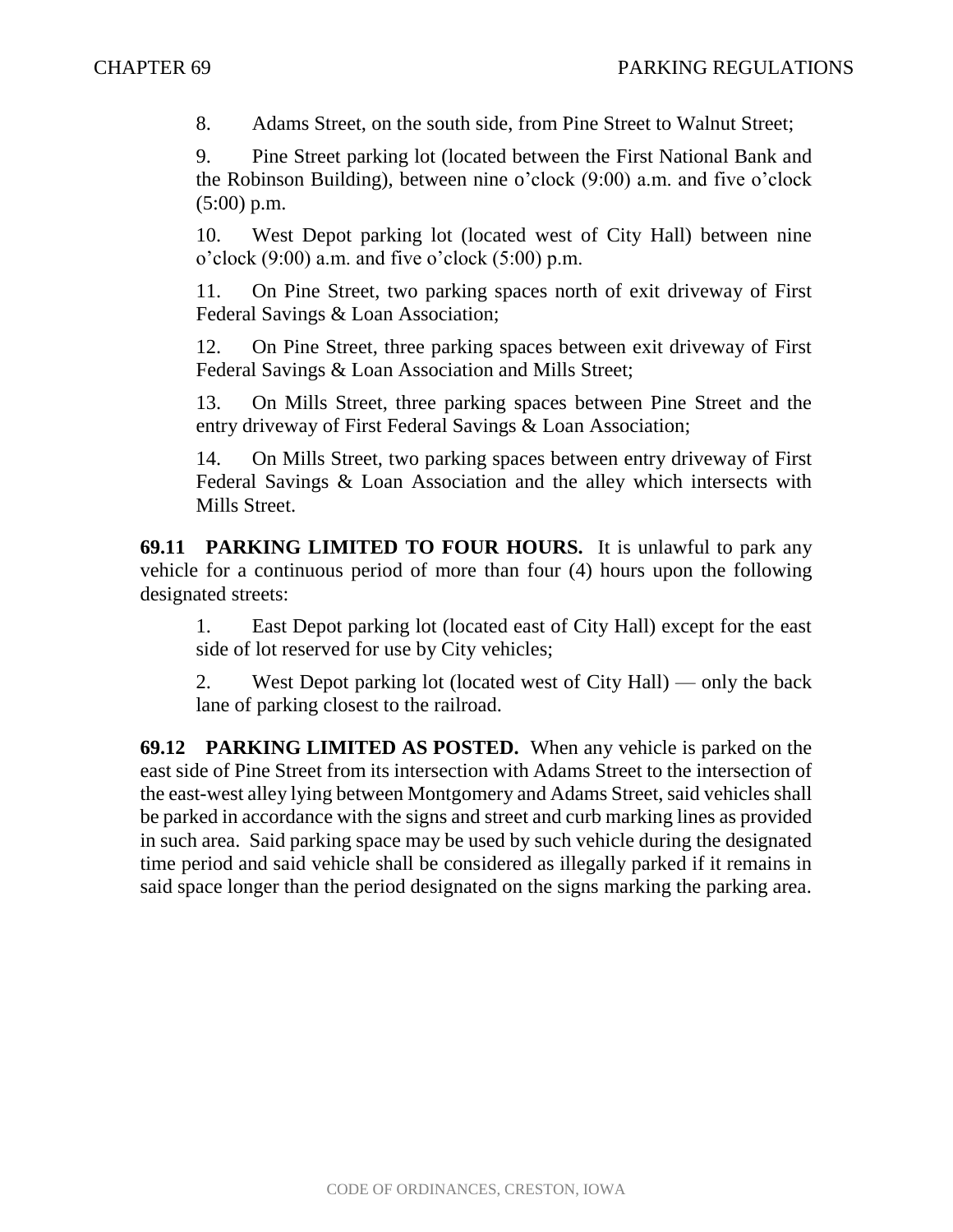#### **69.13 LOADING ZONES.**

1. The first parking space on the north side of Montgomery Street west of Elm Street has been established as a loading zone.

2. There is also a loading zone established in front of Creston Auto on Adams Street, with a 15-minute parking limit, located between the two overhead doors in front of Creston Auto.

**69.14 HOURS OF PARKING.** Unless otherwise specified, the regulations controlling parking shall pertain only between the hours of nine o'clock (9:00) a.m. and six o'clock (6:00) p.m. on all days except Sunday and legal holidays, and upon order of the Council. During the times in which parking is not being controlled under this chapter, all vehicles shall be parked between the designated lines in the same manner as is required during other times.

For the purpose of facilitating the removal of snow and to assist in the proper cleaning of streets in the area designated in Section 69.10(1-8), the following limitations and restrictions are imposed all year around:

1. On the street sides where buildings bear even numbers, that is, on the south and west sides of all designated streets, parking is prohibited on all odd numbered days from one o'clock (1:00) a.m. to seven o'clock (7:00) a.m.

2. On the street sides where buildings bear odd numbers, that is, on the north and east sides of all designated streets, parking is prohibited on the even numbered days from one o'clock (1:00) a.m. to seven o'clock (7:00) a.m.

*(Ord. 03-67 – Oct. 03 Supp.)*

**69.15 SNOW REMOVAL.** For the purpose of facilitating the removal of snow from the streets and making it possible to keep the streets open and free from obstructions, the following limitations and restrictions are imposed from November 15 each year to March 31 of the following year:

1. On the street sides where buildings bear even numbers, that is, on the south and west sides of all streets, parking is prohibited on all odd numbered days from one o'clock  $(1:00)$  a.m. to seven o'clock  $(7:00)$  a.m.

2. On the street sides where buildings bear odd numbers, that is, on the north and east sides of all streets, parking is prohibited on the even numbered days from one o'clock  $(1:00)$  a.m. to seven o'clock  $(7:00)$  a.m.